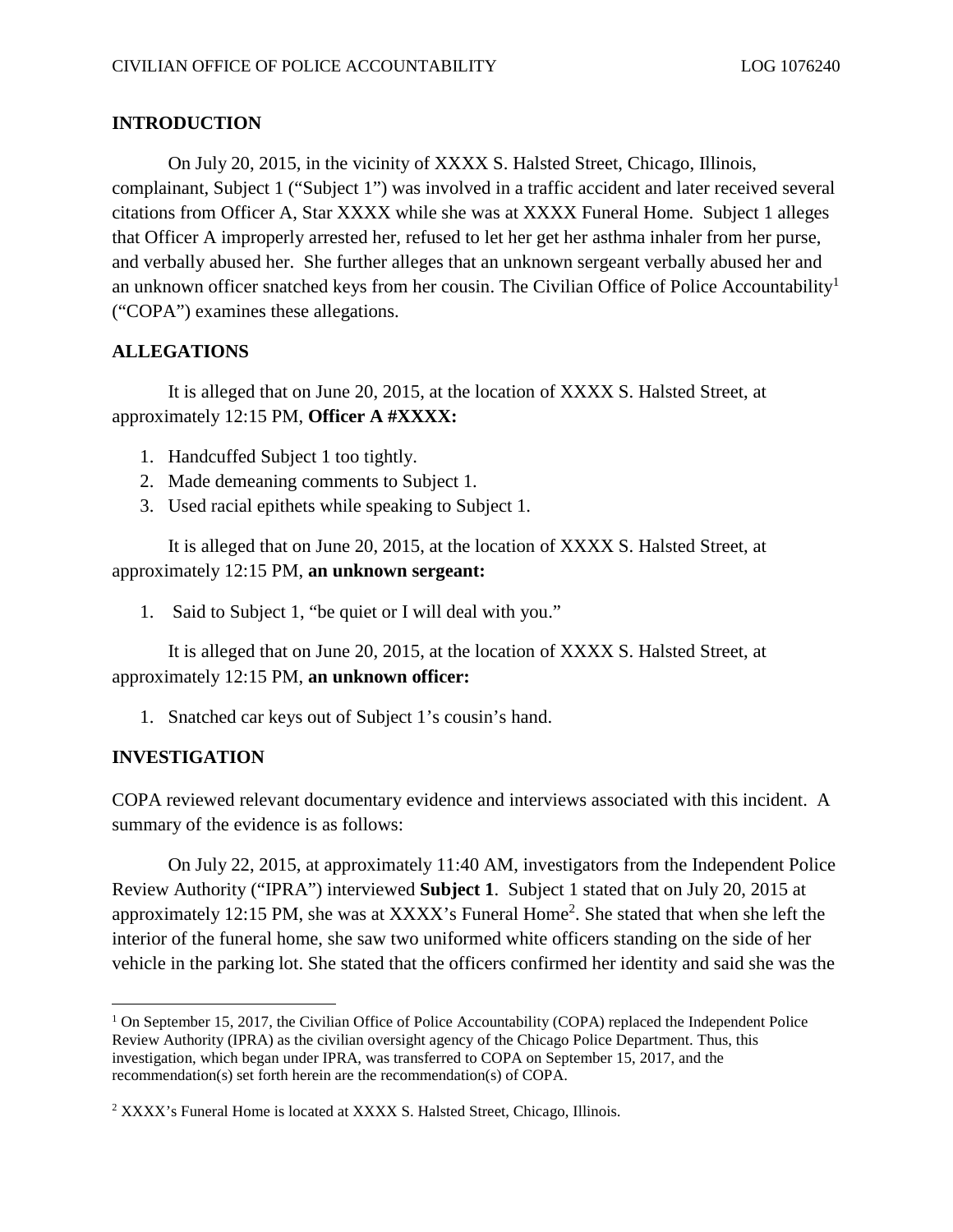subject in a hit-and-run traffic accident. She said at that time, an officer snatched car keys from her cousin's hand, jumped in her car and drove away. Subject 1 stated that the remaining officer, now known to be Officer A, handcuffed her and placed her inside his vehicle. Subject 1 stated that she denied to the officer that she was driving, and that she has a suspended license. She said that at around 10:45 AM her cousin was driving and "tapped" the bumper of a car. She said that after the accident there was a conversation with the other driver, after which she left because she was running late for a funeral.

Subject 1 stated that when referencing her purse, Officer A stated, "get your food stamp card out." She further stated that Officer A said the word nigger "multiple times in the conversation" they were having while she was transported to the police station. Subject 1 stated Officer A did not directly call her a "nigger" during the times that he used the word. Subject 1 stated that she was handcuffed and it caused injury to her wrist bone. She further stated that Officer A said that she "stunk up" his car during the transport. Once back at the district, Subject 1 stated that she was uncomfortably handcuffed to a bench, given tickets and then released after about 30 minutes. (Attachments 11, 13)

On April 7, 2016, at approximately 3:50 PM, **Officer A** provided a statement to IPRA. He stated that on July 20, 2015 he was on regular duty, working alone in uniform. Officer A stated that at around 12:30 PM, he was assigned a hit-and-run traffic crash involving Subject 2 ("Subject 2") and Subject 1 which occurred at approximately XXXX S. Halsted Street. Officer A described that he met Subject 2 at about XXXX<sup>th</sup> and Halsted Street (XXXX's Funeral Home) and spoke with him about the accident. Officer A stated that Subject 2 said that he could identify the driver of the vehicle that fled. Officer A stated they waited until the driver exited the funeral home (now known as Subject 1) and Subject 2 identified her as the driver that rear-ended him and left the scene of the accident.

Officer A stated that he talked to Subject 1 and that she initially denied being the driver, but eventually admitted to driving the vehicle that was involved in the accident. He stated that he discovered that Subject 1's license was suspended and that she would receive tickets. Officer A also stated that Subject 1 was angry at first but then calmed down. He stated that since Subject 1'slicense was suspended, she had to be taken to the police station to receive an I-Bond<sup>[3](#page-1-0)</sup>. Officer A stated that he did not recall Subject 1 complaining of her cuffs being too tight and denied cuffing her too tightly. Officer A stated that he could not recall how Subject 1's vehicle was removed from the scene, but the vehicle was impounded. Officer A denied using the word "nigger" when speaking to Subject 1, and denied ever referencing a food stamp card. He stated that he had no recollection of Subject 1 ever requesting her asthma pump. (Attachments  $18, 19$ )

IPRA made multiple attempts to contact witness, **Civilian 1**, to no avail. (Attachment 20)

<span id="page-1-0"></span><sup>&</sup>lt;sup>3</sup> Recognizance Bond